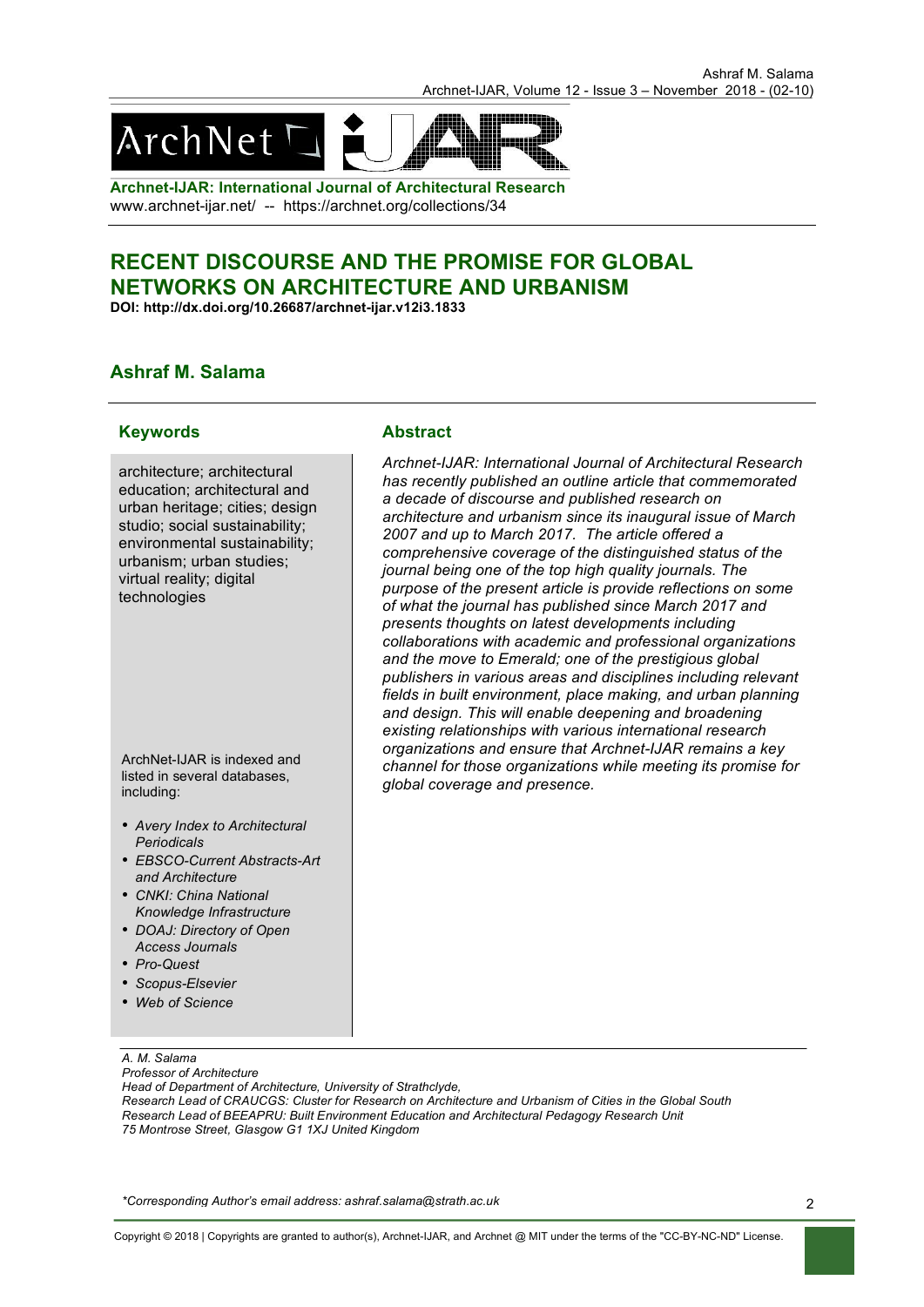

## **INTRODUCTION**

Archnet-IJAR: International Journal of Architectural Research has recently published an outline article that commemorated a decade of discourse and published research on architecture and urbanism since its inception and up to Volume 11, Issue 1, March 2017. The article offered a comprehensive coverage of the distinguished status of the journal being a Q1/Q2 journal in architecture and urban studies as one of the top high quality journals (Salama et. al, 2017). The purpose of the present article is provide reflections on some of what the journal has published since March 2017 and present thoughts on latest developments including collaborations with academic and professional organizations and the move to Emerald; one of the prestigious global publishers in various areas and disciplines including relevant fields in built environment, place making, and urban planning and design.

Over the past two years, Archnet-IJAR continued to receive regular submissions from academics across the world. Notably however, the journal has collaborated with the Fifth Architectural Jordanian International Conference of the Architecture Chapter of the Society of Engineers, Amman, Jordan (Salama, 2017). A special issue on heritage conservation in the digital era has been published and guest edited by Nottingham Trent University's lead of the world-leading Research: Global Heritage: Science, Management and Development (Abdlemonem, 2017). This is followed in 2018 by a collaboration with Passive and Low Energy Architecture (PLEA) by including a section which was exclusively dedicated to selected papers from the Education and Training Forum of PLEA International Conference -Design to Thrive, Edinburgh – July 2017 (Roaf, Brotas, and Nicol, 2018, Salama, 2018).

*In July 2017 Archnet-IJAR, volume 11, issue # 2* was produced to demonstrate the essence of being a truly international journal covering issues of interest and concern to the global academic and professional community (Salama, 2017). Various topics that manifest plurality and diversity as inherent qualities of architectural and urban research published in Archnet-IJAR were covered. Topics included architectural education and design studio teaching, urban and rural slums, heritage and historic environments in various contexts, participatory planning and the charrette process in the context of Scotland, assessment of public spaces and plazas, and human perception of the built environment. These topics were debated and analytically discussed within cities, settlements, and urban environments in Bahrain, Bangladesh, California-USA, Libya, Scotland, and Spain. The issue also included three papers selected from the Fifth Architectural Jordanian International Conference – 1-3 November 2016, which focused on the context of Jordan and the wider Middle East.

On architectural education and design studio teaching practices Marta Masdéu and Josep Fuses argued for the need to re-conceptualize the design studio and to incorporate pedagogical approaches such as distance learning and blended learning in order to revolutionize the studio environment as a space and a learning paradigm that needs to be continuously updated. (Masdéu and Josep, 2017). On the other hand, in a different context, Fay Al Khalifa discussed the notion of autonomy in learning architecture in the context of the University of Bahrain. Her work examined the effect of using a mixed methods approach to integrate theoretical and practical assignments relevant to students' performance and understanding of complex architectural phenomena (Al Khalifa, 2017).

On the issue of slums or squatter settlements, Aisha Abubakar et al. embarked on a journey to define slums through a rigorous and rational thinking process. Summarising various trends, definitions and approaches to solutions of slums, their work critically analysed more recent and structured approaches that attempt to grasp the complexity of all realities constituting the slum as a crucial key to their management (Abubakar et al., 2017). Their work concluded with a proposed Slum Property Map as a dynamic way that enables a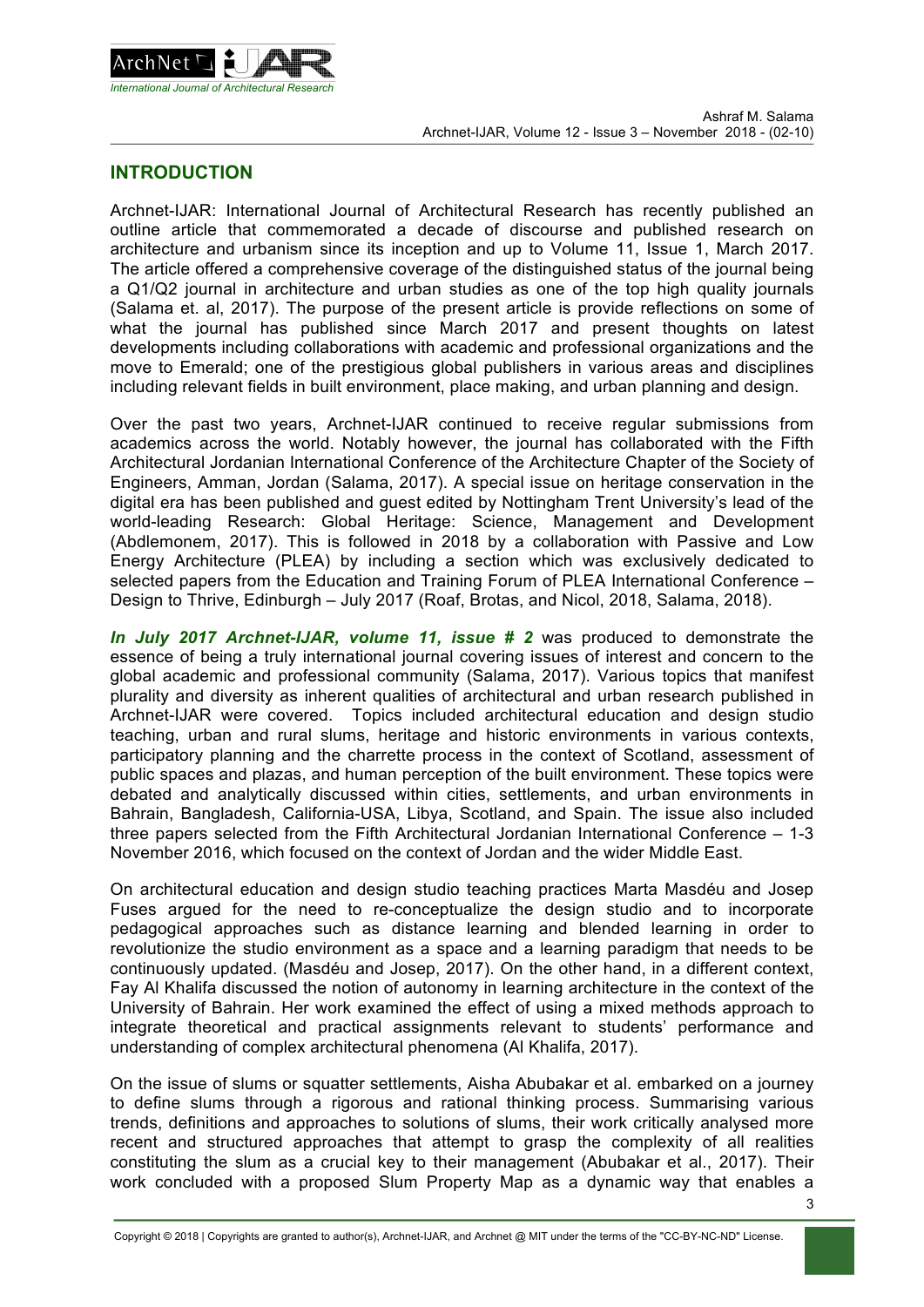

deeper and a comprehensive understanding of slums and their underlying characteristics and parameters.

In the context of the United Arab Emirates and the wider Gulf region, Joseph Hobbs (2017), from a geography-discipline perspective, examined how the architectural, social, and cultural heritage of this unique context may contribute to better development of this region's lived environment. His work proposed that adopting and adapting the vernacular architectural heritage to the modern built environment should not be the fundamental goal for heritageinformed design. He called for understanding and examining the social processes underlying the traditional lived environment with the ultimate goal of reaching social sustainability. Likewise, but totally different context, the argument for heritage conservation persisted where Rahman and Imon discussed the socio-political forces that shape human interventions in waterfronts in the context of Dhaka (Rahman and Imon, 2017).

An analytical overview of the charrette process in the context of Scotland was presented by Ainslie Kennedy, while focusing on key aspects of commissioning, construction, and delivery (Kennedy, 2017). Her work offered a typology of charrette-approaches unique to the context of Scotland. The work of Georgia Lindsay explored the United Nations Plaza in San Francisco by arguing that the introduction and construction of the new Plaza has not fulfilled its promise to fully transform the social and economic life of the area. Yet, it has achieved a public space and a new scene of urban culture (Lindsay, 2017).

The interest in understanding social and economic dynamics as they relate to public spaces was evident in that edition of Archnet-IJAR. Salama, Remali, and MacLean (2017) responded to the question of how successful urban spaces could impact the growth and performance of an urban context, not only as a physical urban reality, but also as a generator of social life. Utilizing St. Enoch Square as a case study, their work employs a multi-layered methodological approach constituted in a series of tools that include behavioural mapping, visual preference survey, walking tour assessment, contemplating settings, and observing physical traces and by-product of use in order to interpret various forms of experiences that take place (Salama et al, 2017). ON the other hand, the work of Agael and Özer is innovative in the sense that it applied two contrasting theories; Mental Map and Space Syntax on two Libyan cities, Al Khums and Bani Walid. Their work offered an advanced understanding of they way in which various qualities and properties of the built environment affect human perception (Agael and Özer, 2017).

Identifying three articles from the Fifth Architectural Jordanian International Conference – 1-3 November 2016, the issue has expanded to include the work of Al-Jokhadar and Jabi who presented the different qualities of vernacular houses and neighbourhoods in the different regions of the Middle East and North Africa in an attempt to build a vernacular model and apply it to high-rise residential developments. Additionally, the work of Fakhouri and Haddad offered a definition of the key constraints and opportunities through conserving architectural and urban heritage in the historic cores of As Salt and Irbid (Fakhouri and Haddad, 2017). Abu-Alatta and Freewan (2017) argued that the recent developments in Information Technology (IT) and digital media have introduced new opportunities to design studio teaching and learning and new dimensions to design and architecture. They examined the way in which the immersion of Virtual Reality (VR) affects spatial perception within the design process in the architectural design studio.

*In November 2017, the special Issue on architectural and urban heritage (volume 11, issue 3),* guest edited by Abdlemonem (2017), included important articles that have emerged from Virtual Heritage Cairo (VHC) Network's International Conference, "Sustaining Heritage in the Digital Age: Towards Virtual Environments for Middle East's Cultural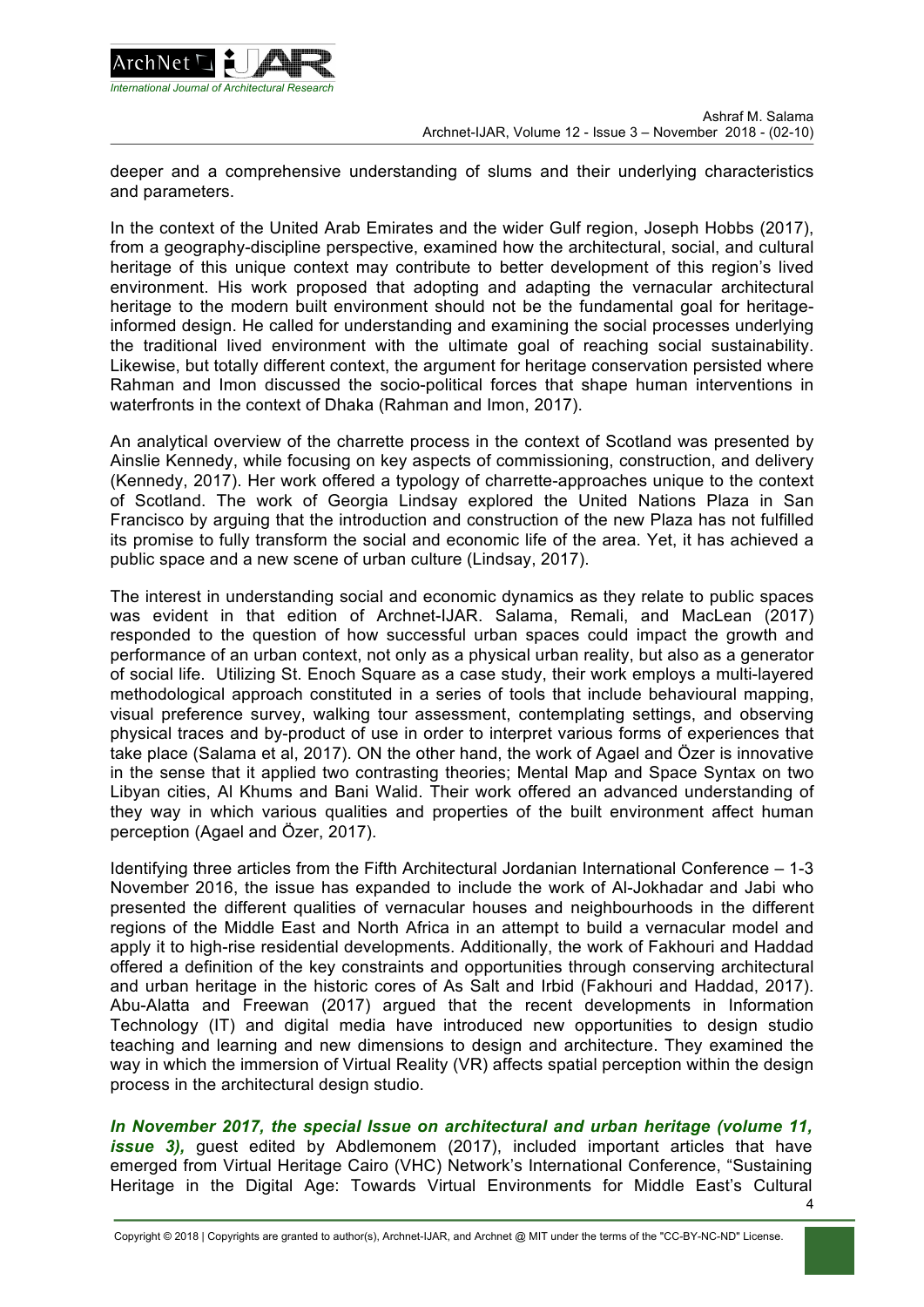

Heritage", that took place on 20-21 February 2017 at the National Museum of Egyptian Civilisation, Cairo, Egypt.

The article of Patrizia Riganti, "Smart Cities and Heritage Conservation: Developing a Smartheritage Agenda for Sustainable Inclusive Communities" (Riganti, 2017), discussed advancements in Information Communication Technologies (ICT) for cultural heritage preservation highlighting the potential of virtual environments to assess the impacts of heritage policies on urban development while using virtual globes and crowdsourcing to support the participatory valuation and management of cultural heritage assets. On the other hand, the article on Virtual Platforms for Heritage Preservation in the Middle East: The Case of Medieval Cairo" (Abdelmonem et al, 2017), reported on a research process to investigate and incorporate a cultural-feed into digital platforms of Virtual Heritage, analysing current practices and projects of the virtual heritage technologies. Mohamed Khalil's paper, "Talent Management as a Novel Approach for Developing Innovative Solutions for Egyptian Heritage Communities Development" (Khalil et al, 2017), interrogated aspects of intangible heritage such as stories, memories and traditions.

Stuart Burch's article, "A Virtual Oasis: Trafalgar Square's Arch of Palmyra" (Burch, 2017), questioned the destruction of the Arch of Palmyra in Syria in 2015 and its temporary reconstruction a year later in London's Trafalgar Square. This was undertaken by scrutinizing the processes involved in the artistic production of public memorials and art's commemorative function. The work of Neveen Hamza and colleagues attempted to validate the notion that market halls offer the chance to enable the instigation and operation of sustainable local economies that are creative and inventive (Hamza et. al, 2017).

A series of papers introduced various aspects of heritage conservation, representation, and modelling which included the work of Ramsey (2017) on virtual Wolverhampton; Gehan Selim on contested heritage in Northern Ireland (Selim et al, 2017); Mohamed Soliman on the Islamic Water System in Cairo (Soliman, 2017); Khairi Abdulla on Walkability in the historic urban environment in the context of Tripoli, Libya; Aggour on public awareness of heritage conservation in Alexandria, Egypt; Arafa on marketing tools for virtual heritage applications (Arafa, 2017).

Offering insights into the impact of socio-cultural and political contexts on the identity and characteristics of architectural heritage a number of papers are addressing these aspects of heritage conservation in various contexts in Bosnia and Herzegovina (Harrington et al, 2017); Iran (Eshrati et al, 2017), and Kazakhstan (Yussupova et al, 2017). Notably, the preceding outlines of the papers published in the special edition demonstrated various possibilities for sustaining heritage in the digital era. The papers offered insights into advanced understandings of the ever-changing landscape of contemporary architectural and urban heritages.

*In March 2018 Archnet-IJAR, volume 12, issue # 1* the edition encompassed a wide spectrum of topics that range from architectural theory and history, to urban studies, and from spatial analysis and technical systems in building design and components, to education for sustainable development, and architectural and planning education. This was coupled with selected papers from the Education and Training Forum of PLEA International Conference – Design to Thrive, Edinburgh – July 2017 (Roaf, Brotas, and Nicol, 2018, Salama, 2018).

In the area of History and theory four papers can be identified in four different contexts and historical periods Emina Zejnilovic, Erna Husukic in the context of Sarajevo, Bosnia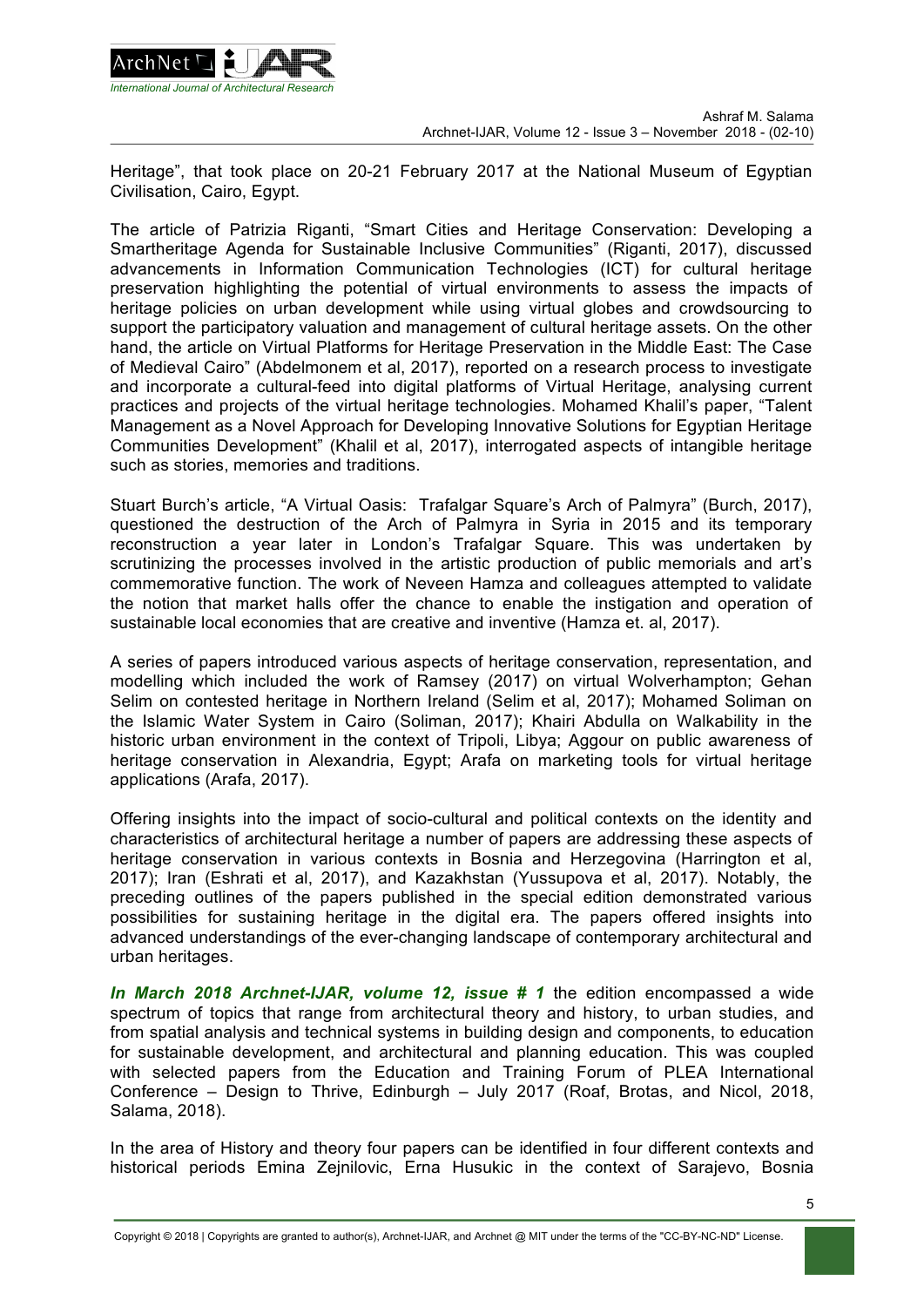

(Zejnilovic and Husukic, 2018); Marwa El-Ashmouni and Haitham Selim in the context of Egypt (El-Ashmouni, 2018, Selim, 2018); Majd Musa in Amman, Jordan (Musa, 2018).

In the same edition sever papers have addressed various contexts in Australia, Europe, the Middle East, the Far East, and Southeast Asia including Shehab and Salama in Glasgow, Mikkelsen and colleagues in Melbourne, Capitano in small settlements of Japan (Shehab and Salama, 2018; Mikkelsen et al., Capitano, 2018). Other explorations in urban studies examine various contexts as they relate to formal housing and supporting social infrastructure in the context of Indonesia (Yuliastuti et al., 2018), to historic urban quarters (Dastgerdi and De Luca, 2018), and spatial transformation processes in the historical peninsula of Istanbul (Mutman and Turgut, 2018). They all offer lessons important to their contexts as well as to the wider community of urban researchers. In the milieu of Arab cities, the contribution of Ahmed El-Kholei traces the development of the capitalist agenda, its concomitant societal schematic transformations, and their implications for cities in the Arab region. In a thorough comprehensive manner, he reviews the development of planning theory and practice in the developed world and its implication for Arab cities. The work is important in the sense that it offers narratives on the challenges and opportunities while suggesting remedial scenarios for actions within the remits of theory research, practice, and education (El-Kholei, 2018).

Three papers demonstrate the expanding scope of architectural and urban research including spatial analysis and assessment studies Tarabieh et al., 2018; Arranz et al., 2018; and Elbakheit, 2018). Additional substantial and important series of contributions in the area of architectural and built environment education were included. The paper of David Grierson and Karen Munro surveys the relationship between education for sustainable development (ESD) and interdisciplinarity in the context of architecture and engineering higher education. Grierson and Munro present a case study of the University of Strathclyde Glasgow's Sustainable Engineering (SE) postgraduate programme, within the wider context of common principles and practices present across higher education in the UK (Grierson and Munro, 2018). Utilizing experimental and empirical approaches, the work of Han Hee Choi and Mi Jeong Kim explores different strategies to overcome design fixation, which is defined as a lack of flexibility in relation to a limited set of design ideas. They call for introducing the digital context as one of the promising strategies that enhance design thinking while promoting creativity (Choi and Kim, 2018). Discussing the studio learning environment, Mohd Zairul (2018) reports on the initial results of the exploratory research related to student-centered learning (SCL) in final year architecture studio education at the UPM—University Putra Malaysia, which offers an additional capacity for a dynamic reconstruction of knowledge.

The preceding contributions offer key lessons relevant to the way forward in education in built environment related fields at various levels, ranging from curriculum development to design thinking and students abilities. Five papers have been selected from the Education and Training Forum of PLEA International Conference – Design to Thrive, Edinburgh – July 2017. The papers were submitted to the journal and have been subjected to a second layer of peer review process. In this context it is important highlight some key aspects of the forum including the scope, plurality of topics, and emerging themes (Salama, 2018).

The theme of "Community and Social Responsibility in Architectural and Urban Education" was clearly articulated by Rachel Sara and Matthew Jones on the co-creation of live community architecture clearly articulates this theme (Sara and Jones, 2018). The theme of Renovation, Technology, and Materiality in Design Pedagogy: was evident in the work of Bibbings et al. which included the introduction of a design competition module as a primary motivator for learning about sustainable technologies (Bibbings, Bieluga, and Mills, 2018), utilizing design frameworks and full-scale construction, and the development of guidance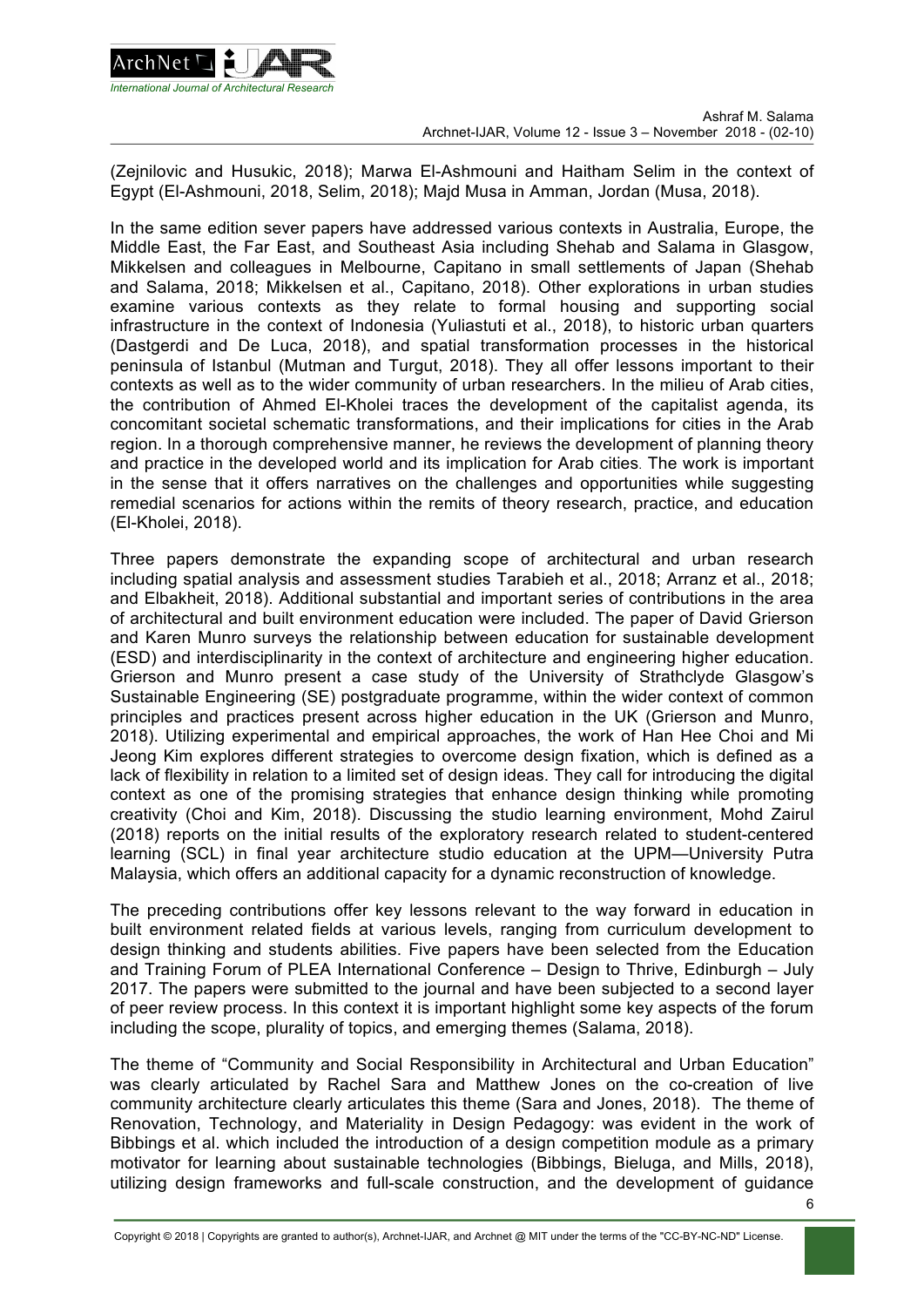

documents for sustainable construction. The theme of "Architectural Education Across the Boundaries of Cultures and Regions" was demonstrated in various contexts including a discussion and analysis of the vernacular context of Egypt (Dabaieh et al., 2018); and teaching processes for the final year projects in Technion, Haifa, Israel (Natanian and Aleksandrowicz, 2018). Key approaches, perspectives, experiences, and experiments were deliberated. Topics included experiential aesthetics; institutional challenges facing architectural education, diploma and graduation projects, as well as incorporating sustainable traditional construction techniques in the architectural curriculum. Additional the theme of "Design Learning for Efficiency was clearly evident in the work of Domínguez-Amarillo and colleagues (Domínguez-Amarillo, J. Fernandez-Aguera, P. Fernandez-Aguera, 2018).

While future review articles or editorials will refer to some of the latest articles published in 2018 including those which are published in this edition, it is important to inform the contributors to and readers of Archnet-IJAR that the journal has been recently acquired by Emerald Publishing which is part of Emerald Group. The new acquisition complements Emerald's existing portfolio of journals in Property Management and Built Environment, introduces new areas in architectural and design research, while also expanding coverage in areas such as urban design, urban planning, and cities and sustainable urbanism (Vare, 2018). Archnet-IJAR, which will be free access throughout 2019 then a subscription journal in 2020, adds significant value to Emerald's existing journal collection, particularly to Emerald's offering in the European and Middle Eastern market. The journal has close associations with scholars working with several societies that include Environmental Design Research Association (EDRA), International Association for People-Environment Studies (IAPS), Architecture and Urbanism in the Mediterranean and the Middle East (AUMME), International Association for the Study of Traditional Environments (IASTE), to name a few. Being part of Emerald will enable deepening and broadening these existing relationships to ensure that Archnet-IJAR remains a key channel for those memberships while meeting its promise for global coverage and presence.

## **REFERENCES**

- Abdelmonem, M. (2017). Architectural and Urban Heritage in the Digital Age: Dilemmas of Authenticity, Originality, and Reproduction. International Journal of Architectural Research: ArchNet-IJAR, 11(3), 5-15.
- Abdelmonem, M. G.; Selim, G.; Mushatat, S.; Almogren, A. (2017). Virtual Platforms for Heritage Preservation in the Middle East: The Case of Medieval Cairo. International Journal of Architectural Research: ArchNet-IJAR, 11(3), 28-41.
- Abdulla, K. M. A.; Abdelmonem, M. G.; Selim, G. (2017). Walkability in Historic Urban Spaces: Testing the Safety and Security in Martyrs' Square in Tripoli. *International Journal of Architectural Research: ArchNet-IJAR, 11*(3), 163-177.
- Abu Alatta, R. T. and Freewan, A. (2017). Investigating the Effect of Employing Immersive Virtual Environment on Enhancing Spatial Perception within Design Process. *ArchNet-IJAR: International Journal of Architectural Research,* 11(2), 219-238.
- Abubakar, A. Romice, O., Salama, A. M. (2017). Defining Slums Using Multidimensional and Relational Properties: A Dynamic Framework for Intervention. *ArchNet-IJAR: International Journal of Architectural Research,* 11(2), 34-54.
- Agael, F. and Özer, Ö. (2017). Human Perception in the Libyan Built Environment: Al-Khums and Bani Walid Cities as Case Studies. *ArchNet-IJAR: International Journal of Architectural Research,* 11(2), 157-174.
- Aggour, H. (2017). Virtual Reality: Towards Preserving Alexandria Heritage by Raising Awareness of the Locals. *International Journal of Architectural Research: ArchNet-IJAR, 11*(3), 94-108.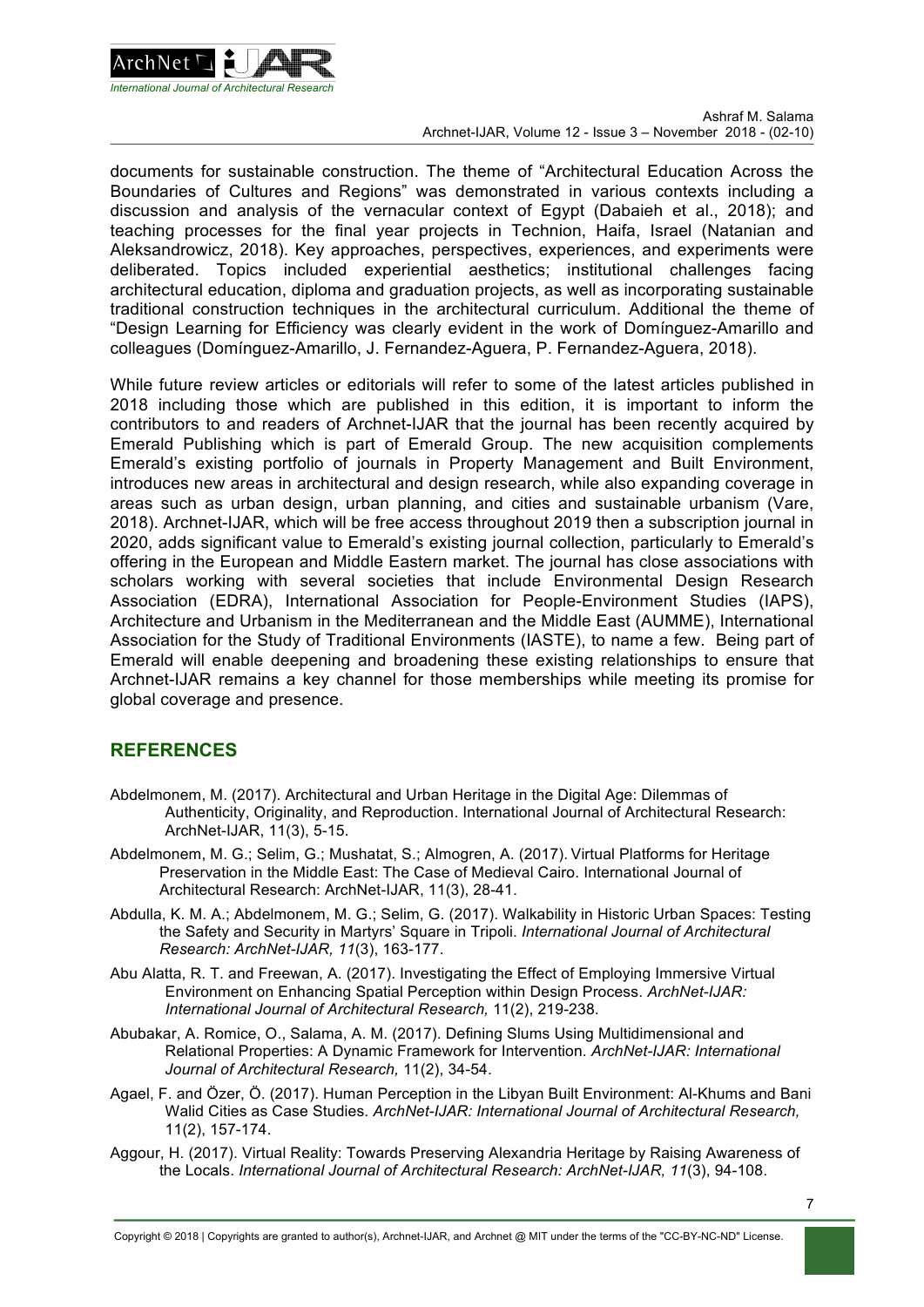

- Al Khalifa, F. (2017). Autonomy in Architectural Education: A Bahraini Perspective. *ArchNet-IJAR: International Journal of Architectural Research,* 11(2), 24-33.
- Al-Jokhadar, A. and Jabi, W. (2017). Applying the Vernacular Model to High-Rise Development in the Middle East and North Africa. *ArchNet-IJAR: International Journal of Architectural Research,* 11(2), 174-189.
- Arafa, M. N. (2017). ACHILLES as a Marketing Tool for Virtual Heritage Applications. *International Journal of Architectural Research: ArchNet-IJAR, 11*(3), 109-118.
- Arranz, A., Bedoya-Frutos, C. and Vega-Sánchez, S. (2018). Proposal of a Product Indicator as a Tool for a Comprehensive Assessment of Windows. *ArchNet-IJAR: International Journal of Architectural Research,* 12(1), 266-279.
- Bibbings, H., Bieluga, P. A. and Mills, C. (2018). Enhancing Creativity and Independent Learning of Architectural Technology Students through the Use of a Real Life Design Competition Module. *ArchNet-IJAR: International Journal of Architectural Research,* 12(1), 376-387.
- Burch, S. (2017). A Virtual Oasis: Trafalgar Square's Arch of Palmyra. *International Journal of Architectural Research: ArchNet-IJAR, 11*(3), 58-77.
- Capitano M. (2018). The Role of Urban Design in Tokyo's Shrinking Peripheral Areas: The Case of Tama New Town. *ArchNet-IJAR: International Journal of Architectural Research,* 12(1), 112- 133.
- Choi, H. H. and Kim M. J. (2018). Using the Digital Context to Overcome Design Fixation: A Strategy to Expand Student's Design Thinking. *ArchNet-IJAR: International Journal of Architectural Research,* 12(1), 228-240.
- Dabaieh, M., El Mahdy, D. And Maguid, D. (2018). Living Labs as a Pedagogical Teaching Tool for Green Building Design and Construction in Hot Arid Regions. *ArchNet-IJAR: International Journal of Architectural Research,* 12(1), 338-355.
- Dastgerdi, A. S. and De Luca, G. (2018). The Riddles of Historic Urban Quarters Inscription on the UNESCO World Heritage List. *ArchNet-IJAR: International Journal of Architectural Research,* 12(1), 152-163.
- Domínguez-Amarillo, S., Fernandez-Aguera, J. and Fernandez-Aguera, P, (2018). Teaching Innovation and the Use of Social Networks in Architecture: Learning Building Services Design for Smart and Energy Efficient Buildings. *ArchNet-IJAR: International Journal of Architectural Research,* 12(1), 367-375.
- El Kholei, A. O. (2018). Development of Planning Theory and Profession: Implications for Planning Education and Practice in Arab States. *ArchNet-IJAR: International Journal of Architectural Research,* 12(1), 182-208.
- El-Ashmouni, M. (2018). Interrogating Egyptian Nationalism: Transcultural Architecture at the Ragged Edge of Empire. *ArchNet-IJAR: International Journal of Architectural Research,* 12(1), 36-54.
- Ellbakheit, A. R. (2018). A Framework Towards Enhancing Sustainable Systems Integration into Tall Buildings Design. *ArchNet-IJAR: International Journal of Architectural Research,* 12(1), 251- 265.
- Eshrati, P.; Bahramjerdi, S. F. N.; Mahabadi, S. E.; Azad, M. (2017). Evaluation of Authenticity on the Basis of the Nara Grid in Adaptive Reuse of Manochehri Historical House Kashan, Iran. *International Journal of Architectural Research: ArchNet-IJAR, 11*(3), 214-230.
- Fakhouri, L. A. and Haddad, N. A. (2017). Aspects of the Architectural and Urban Heritage: From Registers to Conservation for Adaptive and Modern Use. *ArchNet-IJAR: International Journal of Architectural Research,* 11(2), 190-218.
- Grierson, D. and Munro, K. (2018). Transformative Learning Methods in Interdisciplinary Postgraduate Education for Sustainable Development. *ArchNet-IJAR: International Journal of Architectural Research,* 12(1), 209-227.
- Hamza, N.; ElKerdany, D.; Pendlebury, J.; Imam, S.; AlSadaty, A.; Elserafi, T. (2017). Sustained Liveability: A Framework Beyond Energy-Conscious Building Conservation of Market Halls. *International Journal of Architectural Research: ArchNet-IJAR, 11*(3), 119-131.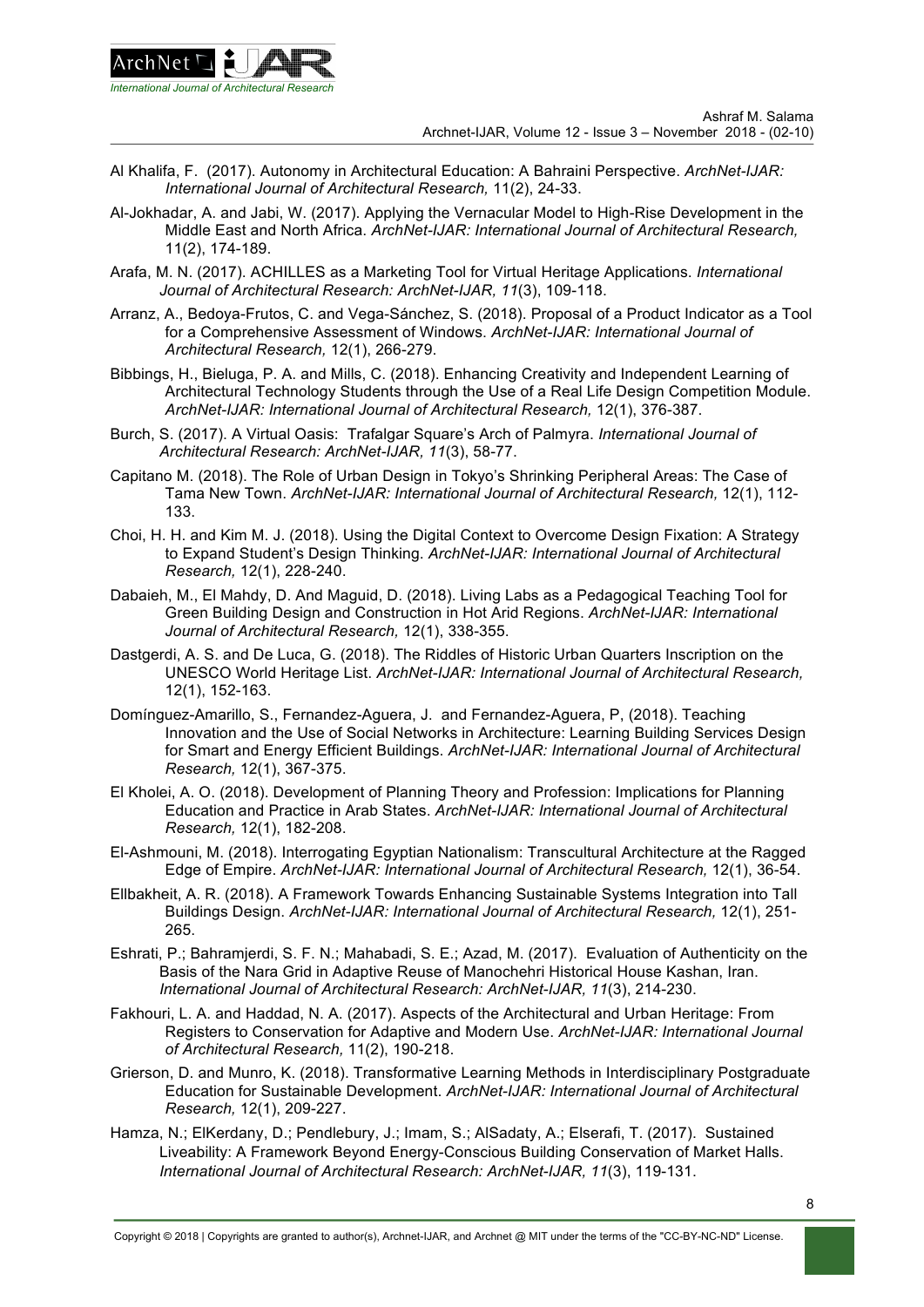

- Harrington, S.; Dimitrijević, B.; Salama, A. M. (2017). Modernist Architecture, Conflict, Heritage and Resilience: The Case of the Historical Museum of Bosnia and Herzegovina. *International Journal of Architectural Research: ArchNet-IJAR, 11*(3), 178-192.
- Hobbs, J., J. (2017). Heritage in the Lived Environment of the United Arab Emirates and the Fulf Region. *ArchNet-IJAR: International Journal of Architectural Research,* 11(2), 55-82.
- Kennedy, A. (2017). Scotland's Approach to Participatory Planning: Characterizing the Charrette. *ArchNet-IJAR: International Journal of Architectural Research,* 11(2), 101-122.
- Khalil, M.; Elsaay, H.; and Othman, A. (2017). Talent Management as a Novel Approach for Developing Innovative Solutions for Egyptian Heritage Communities Development. *International Journal of Architectural Research: ArchNet-IJAR, 11*(3), 132-145.
- Lindsay, G. (2017). Bricks, Branding, and the Everyday: Defining Greatness at the United Nations Plaza in San Francisco. *ArchNet-IJAR: International Journal of Architectural Research,* 11(2), 123-136.
- Masdéu, M. and Josep, F. (2017). Reconceptualizing the Design Studio in Architectural Education: Distance Learning and Blended Learning as Transformation Factors. *ArchNet-IJAR: International Journal of Architectural Research,* 11(2), 6-23.
- Mikkelsen, J. B., Stevens*, Q.,* Hills, C., and Mueller, F. (2018). Exploring How Urban Waterfronts Can Encourage Visitors' Active Engagement with Water through a Temporary Design Installation. *ArchNet-IJAR: International Journal of Architectural Research,* 12(1), 91-111.
- Musa, M. (2018). Imaging Amman through Real-Estate Advertising Discourse. *ArchNet-IJAR: International Journal of Architectural Research,* 12(1), 55-70.
- Mutman, D. and Turgut, H. (2018). Colliding Urban Transformation Process: The Case of the Historical Peninsula, Istanbul. *ArchNet-IJAR: International Journal of Architectural Research,* 12(1), 164-181.
- Natanian, J. and Aleksandrowicz, O. (2018). Environmental Education of an Architect: The case of Final-Yaer Design Studio at the Technion, Israel. *ArchNet-IJAR: International Journal of Architectural Research,* 12(1), 356-366
- Rahman, M. and Imon, S. S. (2017). Conservation of Historic Waterfront to Improve the Quality of Life in Old Dhaka. *ArchNet-IJAR: International Journal of Architectural Research,* 11(2), 83-100.
- Ramsey, E. (2017). Virtual Wolverhampton: Recreating the Historic City in Virtual Reality. *International Journal of Architectural Research: ArchNet-IJAR, 11*(3), 42-57.
- Riganti, P. (2017). Smart Cities and Heritage Conservation: Developing a Smartheritage Agenda for Sustainable Inclusive Communities. *International Journal of Architectural Research: ArchNet-IJAR, 11*(3), 16-27.
- Roaf, S., Brotas, L. and Nicol, F. (eds.) (2018). Legacy Document of 33<sup>rd</sup> PLEA International  $\frac{1}{2}$ Conference – Design to Thrive:  $2^{-5}$  July 2017, Edinburgh. https://plea2017.net/
- Salama, A. (2017). Plurality and Diversity in Architectural and Urban Research. *International Journal of Architectural Research: ArchNet-IJAR, 11*(2), 1-5.
- Salama, A. (2018). From Architectural Theory to Urban Studies and from Spatial Analysis Explorations to Built Environment Education. International Journal of Architectural Research: ArchNet-IJAR, 12(1), 4-10.
- Salama, A. M. (2017). Plurality and Diversity in Architectural and Urban Research. *ArchNet-IJAR: International Journal of Architectural Research,* 11(2), 1-5.
- Salama, A. M. (2018). Education and Training Forum F20. In: S. Roaf, L. Brotas, and F. Nicol (eds.), Legacy Document of 33 $^{rd}$  PLEA International Conference – Design to Thrive:  $2^{-5}$  July 2017, Edinburgh. https://plea2017.net/
- Salama, A. M., Remali, A. M., and MacLean, L. (2017). Deciphering Urban Life: A Multi-Layered Investigation of St. Enoch Square, Glasgow City Center. *ArchNet-IJAR: International Journal of Architectural Research,* 11(2), 137-157.